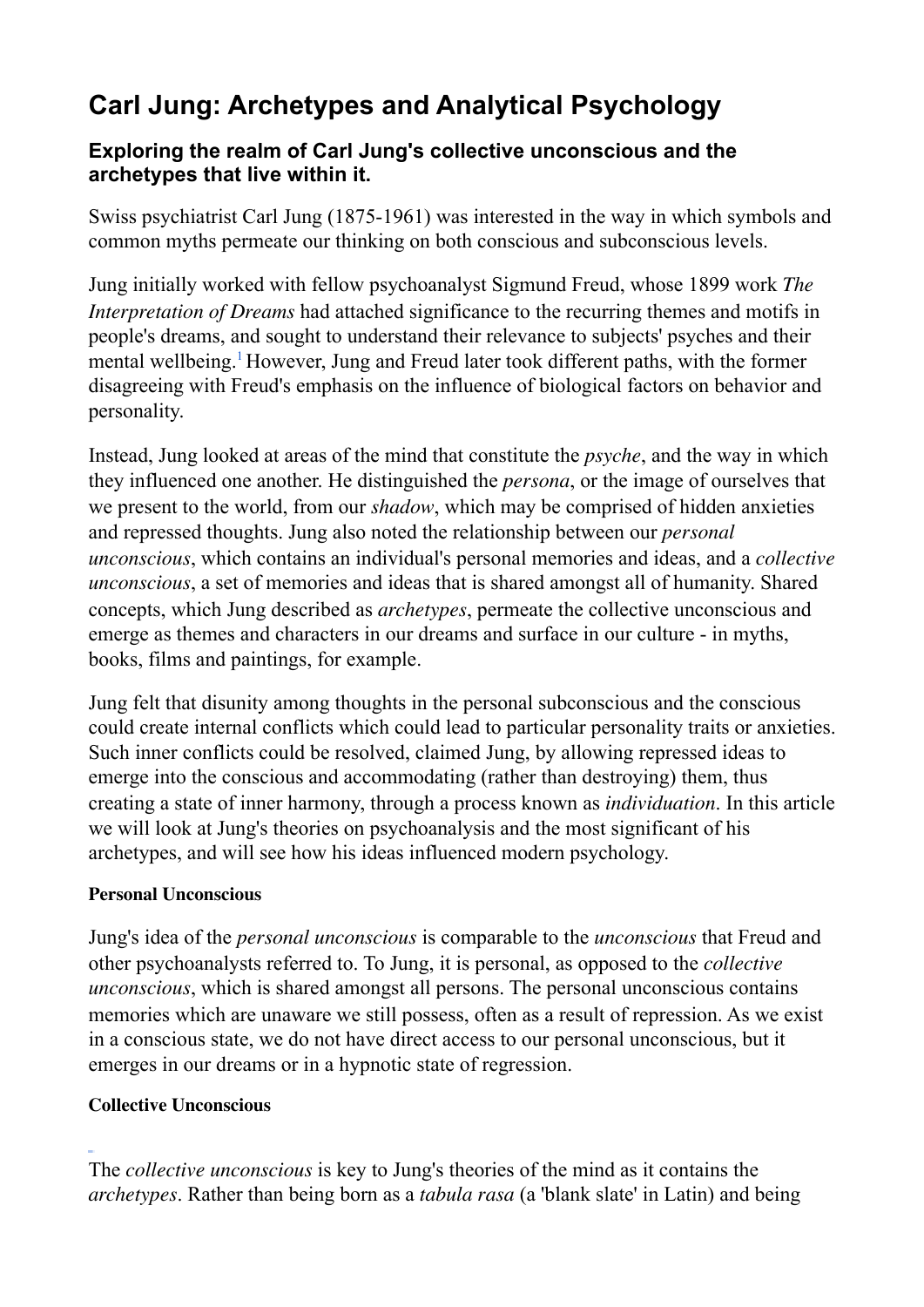influenced purely by our environment, as the English philosopher John Locke believed, Jung proposed that we are each born with a collective unconscious. This contains a set of shared memories and ideas, which we can all identify with, regardless of the culture that we were born into or the time period in which we live. We cannot communicate *through*  the collective unconscious, but we recognise some of the same ideas innately, including archetypes.

For example, many cultures have cultivated similar myths independently of one another, which feature similar characters and themes, such as the creation of the universe.

## **Archetypes**

Jung noted that within the collective unconscious there exist a number of *archetypes*  which we can all recognise. An archetype is the model image of a person or role and includes the mother figure, father, wise old man and clown/joker, amongst others. The mother figure, for example, has caring qualities; she is dependable and compassionate. We all hold similar ideas of the mother figure and we see her across cultures and in our language - such as the term 'mother nature'. Archetypes are often incarnated as characters in myths, novels and films - in the James Bond spy series, 'M' embodies the mother archetype, whom the spy trusts and returns to. Similar, archetypes permeate the cards of a Tarot deck: the mother archetype is seen in the qualities of the Empress card, whilst the Hermit embodies the wise old man archetype.

## **The Persona**

Distinct from our inner self, Jung noted that we each have a *persona* - an identity which we wish to project to others. He used the Latin term, which can refer either to a person's personality the mask of an actor, intentionally, as the persona can be constructed from archetypes in the collective unconscious, or be influenced by ideas of social roles in society. For example, a father may adopt traits which he considers to be typical of a father - serious or disciplining, for example - rather than those which reflect his actual personality.

Philip Zimbardo's study of social roles in a prison situation (1971) further demonstrated the effect that our role has on our persona. Assigned a role, such as that of a prison guard, people often behave as they would expect someone in their role to act. Zimbardo's Stanford prison experiment revealed how social roles can influence our behavior.

As the persona is not a true reflection of our consciousness, but rather an idealised image which people aspire to, identifying too much with a persona can lead to inner conflicts and a repression of our own individuality, which Jung claimed could be resolved through *individuation*.

### **Shadow archetype**

"Taken in its deepest sense, the shadow is the invisible saurian tail that man still drags behind him. Carefully amputated, it becomes the healing serpent of the mysteries." *Carl Jung in The Integration of the Personality (English translation)*. 3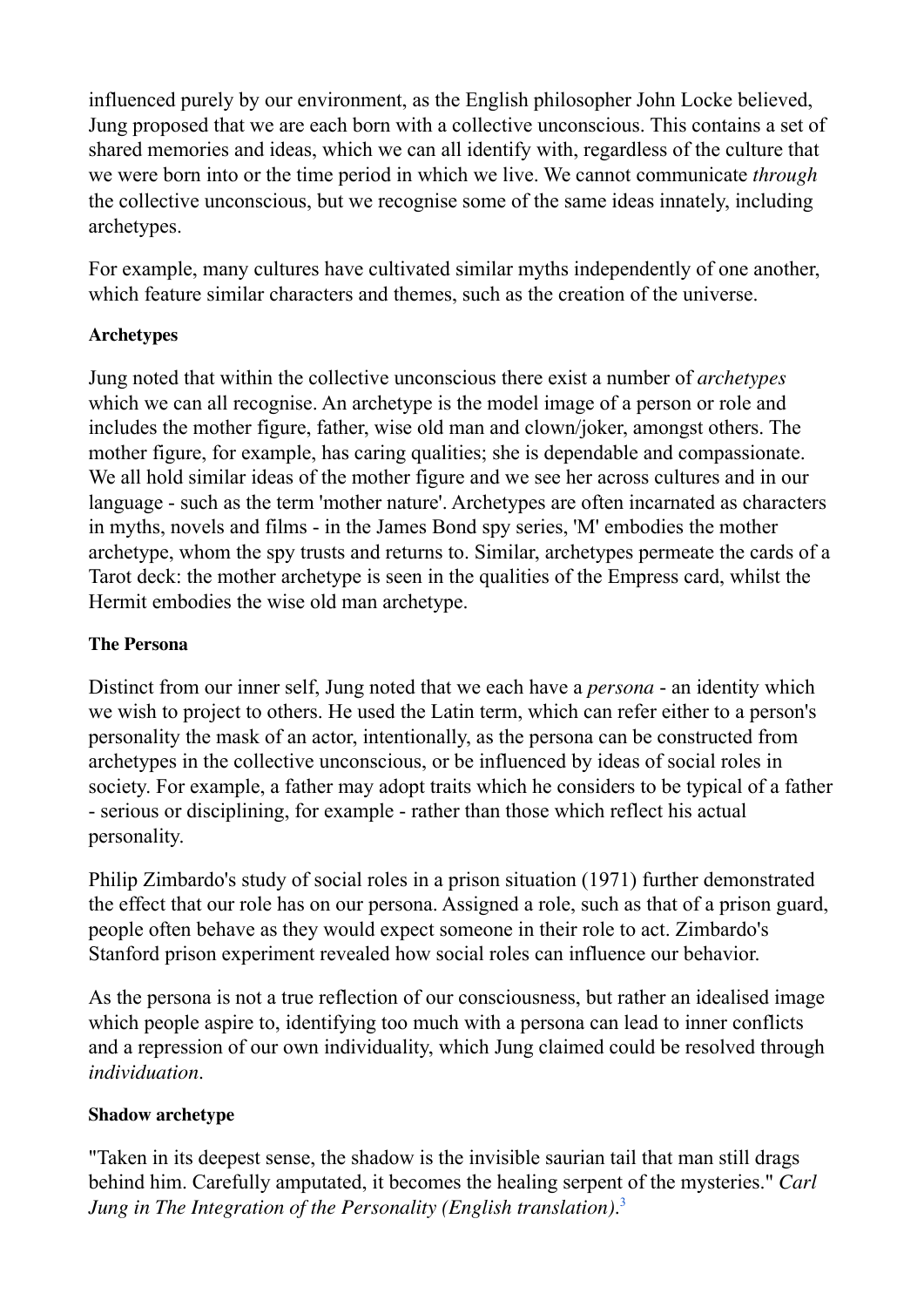The *shadow* archetype is composed primarily of the elements of ourselves that we consider to be negative. We do not show this side of the self to the outside world as it can be a source of anxiety or shame. The shadow may contain repressed ideas or thoughts which we do not wish to integrate into our outward *persona*, but these must be resolved in order to achieve *individuation*. However, it may also include positive traits, such as perceived weaknesses (for example, empathy) which may not fit into the 'toughness' that a person wants to present as a part of their persona.

In literature, the shadow is often presented as a villainous character - for instance, as the snake in the Garden of Eden or *The Jungle Book*. Jung also observed Hyde, whom Dr. Jekyll transforms into, as representing the character's shadow in Robert Louis Stevenson's 1886 novella *The Strange Case of Dr. Jekyll and Mr. Hyde*.

# **Wise Old Man archetype**

Through his age and frailty, the Wise Old Man represents the power of peaceful contemplation in the absence of physical prowess. The wise old man, through quiet thought, foresees the future and offers guidance in turbulent times.

The wise old man is a prophetic archetype and can often be seen in stories as a wizard, such as Gandalf in J.R.R. Tolkien's *The Lord of the Rings*.

## **Great Mother**

The Great Mother archetype embodies the idealised qualities of the mother figure. She is caring, compassionate, dependable and loving and, like the Wise Old Man, she may offer guidance when asked.

The stock character of the 'fairy godmother' often embodies the Great Mother in literature.

# **Other archetypes**

The archetypes that we have looked at in this article are just a few of those which Jung believed to populate our collective unconscious.

Many more archetypes may be recognised, possessing non-exclusive qualities which may be held by multiple archetypes to different extents. Other archetypes include the magician, the child, the creator and the caregiver, among others.

# **Individuation**

Jung believed that by acquiring the qualities of an archetype from the collective unconscious, we repress those attributes of our true self which do not conform to the archetype. To achieve individuation and realise our true self, he claimed that, rather than repressing these traits, we must 'integrate' them by allowing them to surface from the shadow and to coexist with those in the *ego*, or true self. Analytical psychologists may encourage this integration, or individuation, through therapy including free association.